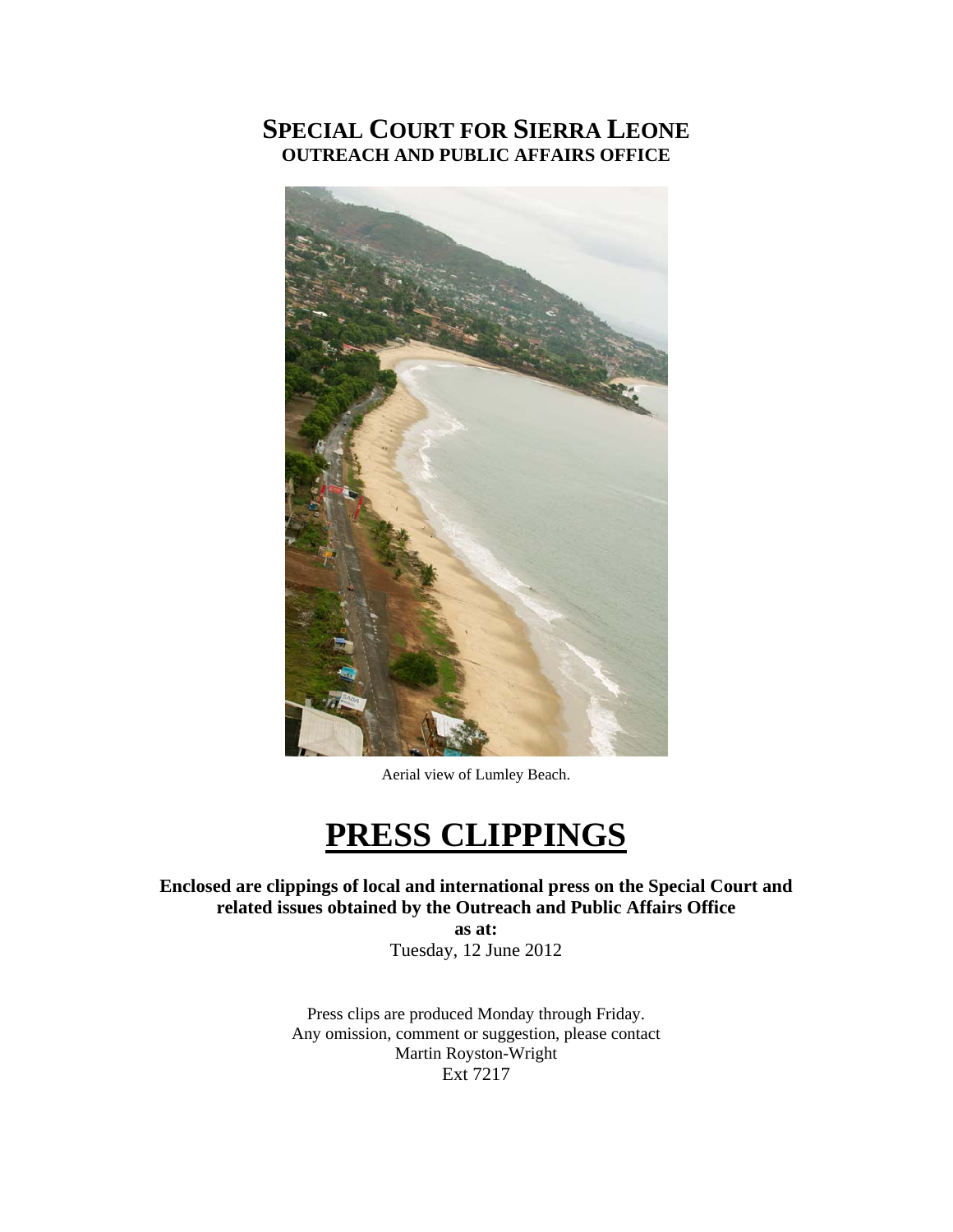| <b>Local News</b>                                                            |             |
|------------------------------------------------------------------------------|-------------|
| The Sierra Leone Judiciary and the TRC/ Sierra Express Media                 | Pages 3-5   |
| <b>International News</b>                                                    |             |
| Contempt Trial of Eric Koi Senessie Opens/ Star Africa.Com                   | Page 6      |
| Partial justice in West Africa / The Post and Courier                        | Page 7      |
| Taylor Sentence Draws Attention to Rape / The Inquirer                       | Page 8      |
| Time for Much-Delayed Reconciliation and Reform / International Crisis Group | Pages 9-11  |
| The Absurd International Criminal Court / The Wall Street Journal            | Pages 12-13 |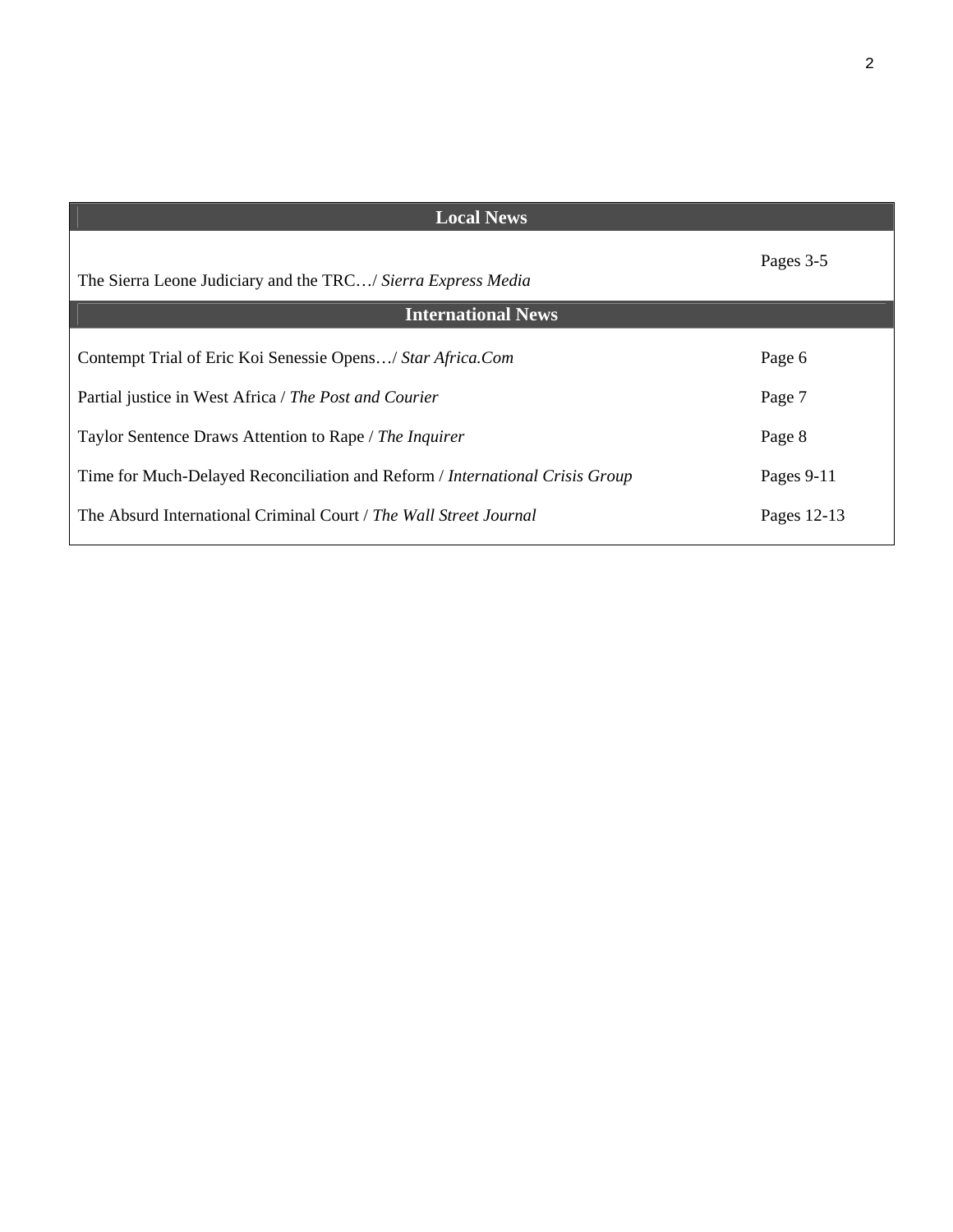#### **The Sierra Leone Judiciary and the Truth and Reconciliation Commission Recommendations: A case of motion but no progress?**

#### By: Sonkita Conteh

On 29th May 2102, the Sierra Leone Truth and Reconciliation Commission (TRC) website was relaunched with support from the Open Society Initiative for West Africa (OSIWA), after a long period offline due to financial constraints. That same week Charles Taylor was slammed a 50 year jail term by the Special Court for Sierra Leone. While the latter event was covered by major news outlets all over the world, the former was pretty low key, but in my opinion no less important. Going through the refurbished website, which contained the very detailed report of the commission, I was drawn to the 'recommendations matrix' which records progress on the implementation of the TRC's recommendations. The report itself is a poignant account of the causes and course of the decade-long civil conflict as told by those who were lucky to be left alive, as well as a rousing call to action to prevent the recurrence of such a national calamity. As shown by the matrix, the pace of implementation is rather lethargic giving rise to accusations of apathy on the part of the government. The fact that the website was offline for a long time until resuscitated by OSIWA speaks volumes about national commitment to propagating the outcome of such an important process.

For someone working on access to justice issues, the findings of the TRC with respect to the failure of justice makes miserable reading even today, 8 years after the report was made public: 'Institutions such as the judiciary… had become mere pawns in the hands of the executive. Corruption in the judiciary… was rife'.[1] 'Lawyers and jurists in Sierra Leone have failed to stand up to the systematic violation of the rights of the people'.[2] 'There is little or no meaningful access to the courts for the majority of Sierra Leoneans'.[3] In effect, the commission found that the judiciary shared responsibility for the outbreak of war in Sierra Leone- a very substantial indictment for an institution of justice.

In relation to the judiciary, the TRC put forward what it called 'imperative recommendations' which were intended to be acted upon immediately or 'as soon as possible' and in good faith. The commission called for the judiciary to discard laws or practices contrary to justice or which undermined the rights to liberty, equality and justice.[4] It also urged the judiciary to uphold the values that underlie an open and democratic society such as human dignity, equality and freedom.[5]

Ten years after the official end of the civil conflict, has anything changed at all, in the justice sector? There have certainly been several developments in the justice sector, due in part to the stout contribution of overseas development partners and local and international civil society organisations. A few more court buildings have been erected to cope with demand, some in rural areas; there have been a number of local and international recruitments to boost judicial manpower; a code of conduct for judicial officers has been adopted; a fast track commercial court has been established; a raft of legislation have also been enacted including most recently a legal aid act with more, such as a sexual offences law, in the works and a judicial training institute is also taking shape. The government has adopted a new Justice Sector Reform Strategy and Investment Plan 2011-2014, its blueprint for 'bringing justice to the doors of Sierra Leoneans', a previous one with similar objectives having expired in 2010. Has the cumulative effect of these developments translated into palpable improvements in the dispensation of justice by our courts?

Many will agree that in spite of these efforts at pushing through reforms, several critical challenges continue to beset the judiciary, which if not boldly confronted, will continue to situate the judiciary in the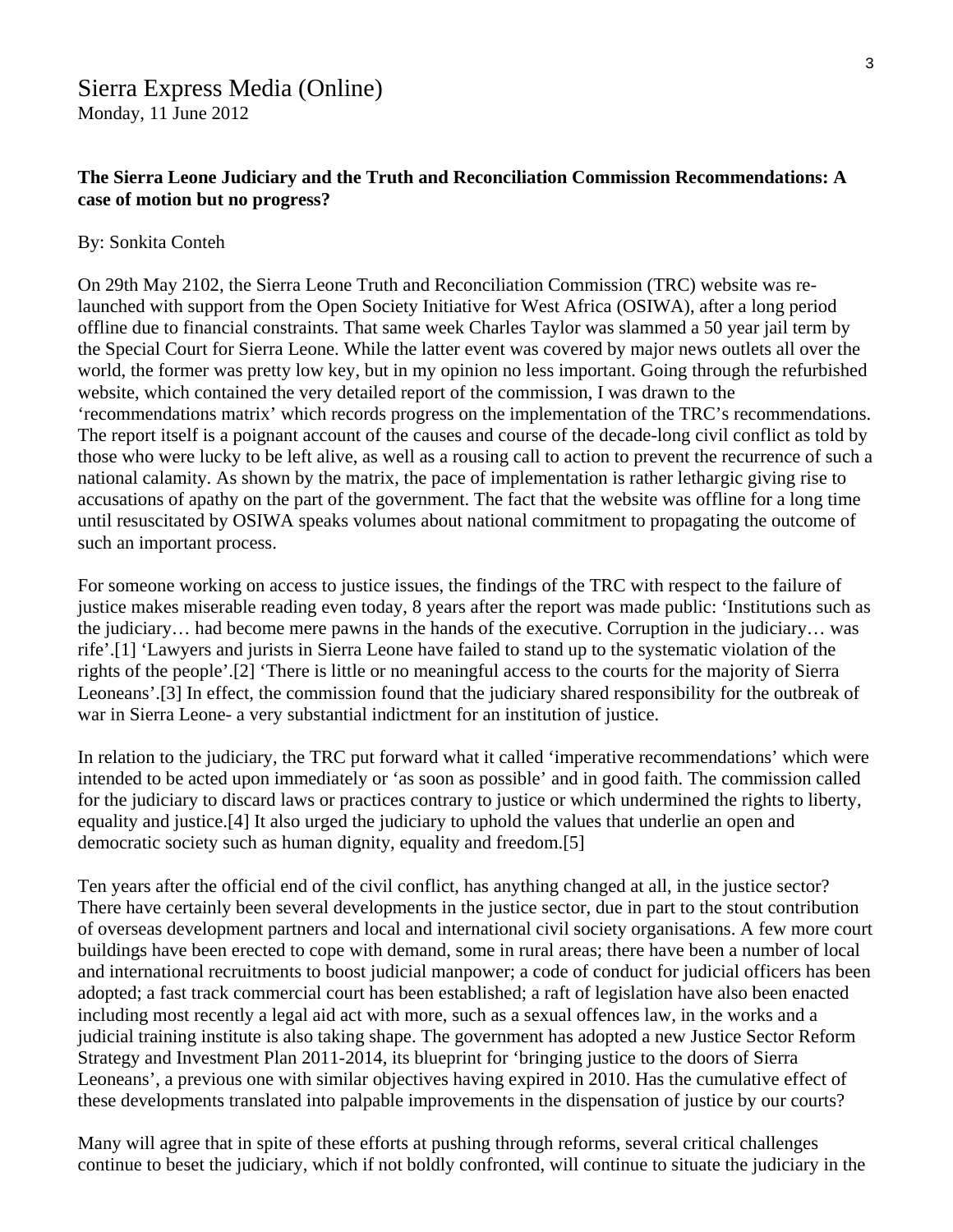muck of our unpalatable recent history, causing it to lose the confidence of a public that it is meant to serve.

Foremost amongst these challenges is the issue of corruption. A 2010 national public perception survey on corruption[6] put the judiciary in the six topmost institutions where corruption is most prevalent. 75% of respondents also identified the judiciary as 'being most responsible for the failure of the war against corruption'.[7] For many who have had contact with courts, the survey merely confirmed a long–held view that the judiciary has remained corrupt throughout the post-conflict period despite huge capital and other investments to reform it. The failure by the country's Anti-Corruption Commission to prosecute two judges accused of involvement in corruption, even though one of them has repeatedly called for such prosecution and the controversial convening of a tribunal by the judiciary instead, reinforces the negative public perception of the judiciary either as protectionist or simply ineffectual. Currently, the trial of a deputy registrar of the high court charged by the anti-graft body for corruption has not proceeded after the initial appearance apparently because someone within the judiciary is playing the role of 'the godfather'. There are many reports of justices of the peace, magistrates and judges habitually urging litigants to give them incentives directly rather than secure the services of a lawyer. Reports also abound about judicial support staff demanding and receiving payments before they carry out their official functions. Unless bravely and coherently tackled, the issue of corruption will continue to blight the courts forcing many to resort to external means of resolving disputes.

The structure of the judiciary is hierarchical for good reason- to maintain a system of oversight. This however has not helped in ensuring that there is appropriate supervision across all tiers. Many of the courts, particularly the lower ones are painfully shambolic and unproductive. The situation is worse in rural areas where proper judicial management hardly extends. Presiding officers, particularly those on the lower bench routinely behave like part time employees commencing court sittings very late and only for a few hours while litigants and lawyers would have been waiting for hours. The unlucky ones, mostly those without lawyers endure repeated adjournments or lengthy detention until they become disinterested or disillusioned. Now, plaintiffs cynically remark that the reason they take disputes to court is merely to waste the other party's time rather than seek justice. When they do sit on matters, judicial officers often do not conform to rules of procedure or wield their enormous powers capriciously, especially in relation to bail. A certain judge is cited as being averse to recording court proceedings in the usual long hand; as a result lawyers find it difficult to for instance 'perfect' orders based on his pronouncements in court. This usually leaves them and litigants alike 'high and dry'. In criminal matters, accused persons especially those that are not represented by counsel spend inordinately long periods in detention without their cases being heard on the merit. Presently, a certain court in the rural areas has over 100 cases awaiting trial on indictment due in part to the judge's very irregular schedule. Most of the accused persons are in detention and some, because of overcrowding, have had to be transferred to another jail, notorious for its terrible conditions. Supervision is essential to ensure consistent performance over time and judicial officers must be accountable for how they spend their time. By adopting a laidback attitude to work, they are essentially denying justice to those seeking it. Besides, there are serious moral questions to be asked of a judge or magistrate who gets paid by taxpayers for doing little or nothing.

A communal criticism from the lower bench directed mostly at senior officers has been the latter's penchant for interference in court proceedings at the lower level. Magistrates' courts are the work horses of the judiciary dealing with both criminal and civil cases on appeal, at first instance or as preliminary investigation. It is not uncommon, reportedly, for a magistrate to be telephoned by superiors, while presiding over a case in court and given instructions. Often, this will be about whether or not to grant bail to an accused. Failure to comply with such instructions can attract censure in the form of reduced case docket or constriction of available opportunities. Needless to say that such a practice denigrates the principle of independence that should characterise judicial existence. The judiciary should not just be independent from the other arms of government, its judges and magistrates should also be free from interference from their superiors. Pulling rank on a magistrate to take a particular line of action not only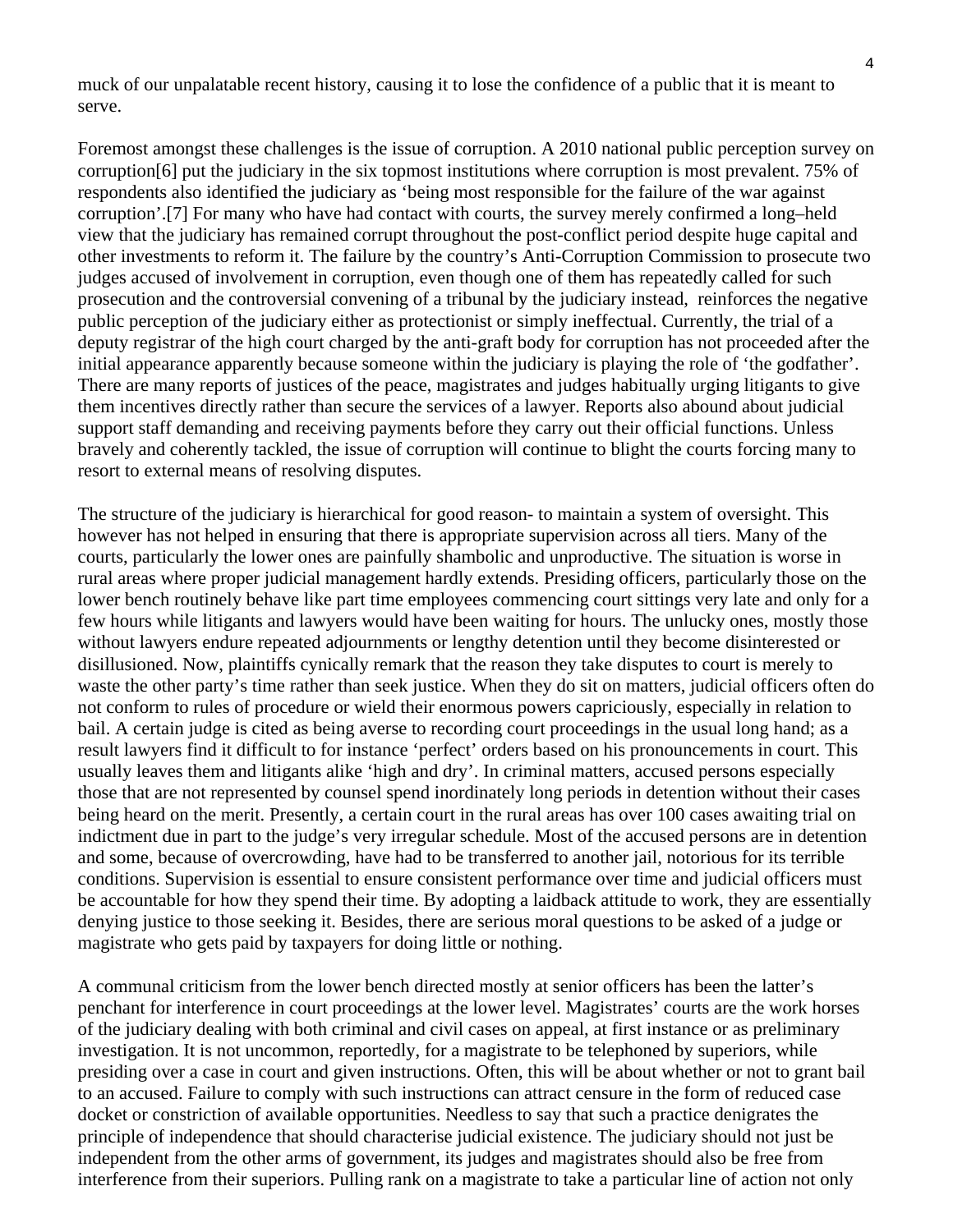affects the fairness of the proceedings, it also undermines the presiding officer's self-confidence. Meddling should give way to monitoring.

The adversarial nature of our legal system requires that judges and magistrates exhibit both neutrality and fairness in proceedings. They should be dispassionate and non-partisan, swayed only by compelling evidence and arguments. These traits inspire confidence in even unsuccessful litigants about the evenhandedness of the process and positively influence public perception of the judiciary. Increasingly however, there have been reports of legal practitioners developing unwholesome relationships with magistrates in particular, to gain an unfair advantage in matters before their courts, mostly in exchange for money. Many magistrates are quick to point out that theirs is not a well-paid job, but that is certainly no excuse for such a dishonourable conduct. Lawyers who thrive on such ignominious practice may not need to work hard to earn a living in the short term, but eventually, word does get out to the public and their long term practice is jeopardised. Legal malpractice complaints to the law practice regulatory body have also risen sharply, with lawyers being variously accused of misdeeds such as tampering with or misappropriation of clients' funds, conflict of interests and negligence. The general reluctance of lawyers to represent clients wishing to bring legal action against their transgressing colleagues and the perceived inability of the regulatory body to act robustly nurtures the wrongly but widely held belief that lawyers are above the law. That 70% of respondents in the perception survey voted lawyers as the most corrupt professionals is therefore not surprising.[8]

The Sierra Leone constitution and myriad international human rights instruments guarantee the inherent dignity of everyone irrespective of their status. They also enshrine the principle of presumption of innocence, which means that a person accused of a crime is presumed to be innocent until his guilt is proven. A disturbing observation and a clear cause for concern is the sometimes discourteous treatment of litigants, witnesses and accused persons by both judicial officers and lawyers. Magistrates fail to protect them from the coarse goading of lawyers who mask their inability to properly examine witnesses in insult. Regrettably, magistrates have been observed joining in ridiculing witnesses especially in sexual offences cases. Accused persons in detention, and without legal representation, fare worse. Their cases often get called up last only to be postponed, perpetuating a constant pattern of fruitless court appearances and continued detention. During proceedings accused persons are at the mercy of uncivil lawyers or terrifyingly powerful presiding officers. A certain magistrate in the provinces once threatened to imprison an unrepresented accused for two years because he dared to raise his hand in court for permission to apply for bail. The accused had been told in jail that he had a right to speak in court and apply for bail. Clearly the magistrate had a different understanding. That same magistrate also reportedly sentenced an accused to a term of imprisonment without any plea or evidence. For many, contact with the formal justice system is a traumatising experience in which presiding officers and lawyers play an unenviable part.

So, 8 years and lots of investments later, is the judiciary still a pawn in the hands of the executive? Is corruption still rife in our courts? Are lawyers still failing to stand up to violations of rights? Is there meaningful access to courts for the majority of Sierra Leoneans? There certainly will be many different and probably no definitive answers depending on who one asks. A favourite refrain of judiciary apologists is that the courts are 'a work in progress' pointing to the various developments mentioned earlier. Others claim that 10 years after the end of the war, access to justice is in a sorrier state now than it was before. Whatever view one might adopt, one thing is however certain- public confidence in the judiciary and lawyers is currently at an absolute low and this is as clear a barometer of progress in the judiciary as one can hope to get. Something more profound than an image repair is urgently required to turn the tide of public perception and rebuild confidence in the judiciary as independent and impartial forum where ordinary people can get justice. The resuscitated TRC website nevertheless provides an opportunity to, be reminded of the challenges of our troubled past, measure present actions and hope that in our lifetime, things might so improve in the judiciary as to command a volte-face in public opinion.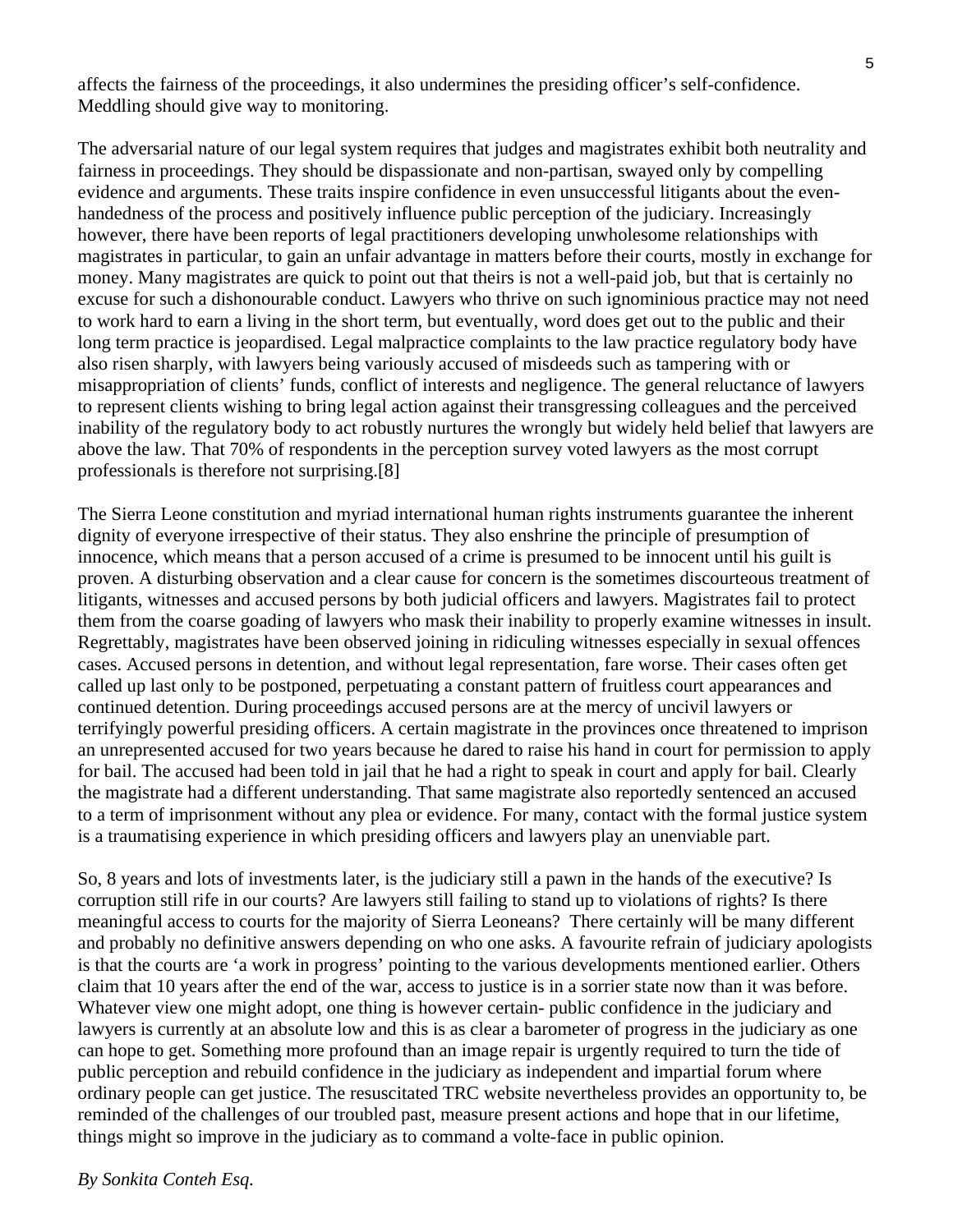Star Africa.Com Monday, 11 June 2012

#### **Contempt Trial of Eric Koi Senessie Opens at the Special Court for Sierra Leone**

The trial of former RUF member Eric Koi Senessie on contempt charges for witness tampering will open on Monday, 11 June 2012 at 9:30 a.m. at the Special Court in Freetown. The trial is open and the press is invited to attend.

Mr. Senessie is charged with nine counts of trying to convince five prosecution witnesses who testified against Charles Taylor to recant their testimony. Interfering with witnesses constitutes interference with the administration of justice, a crime of contempt, and is punishable by a maximum sentence of 7 years in prison, a fine of two million Leones, or both.

Mr. Senessie has pleaded not guilty to the charges.

A second trial, of four persons accused of interfering with witnesses who testified in the AFRC trial, will begin on June 18.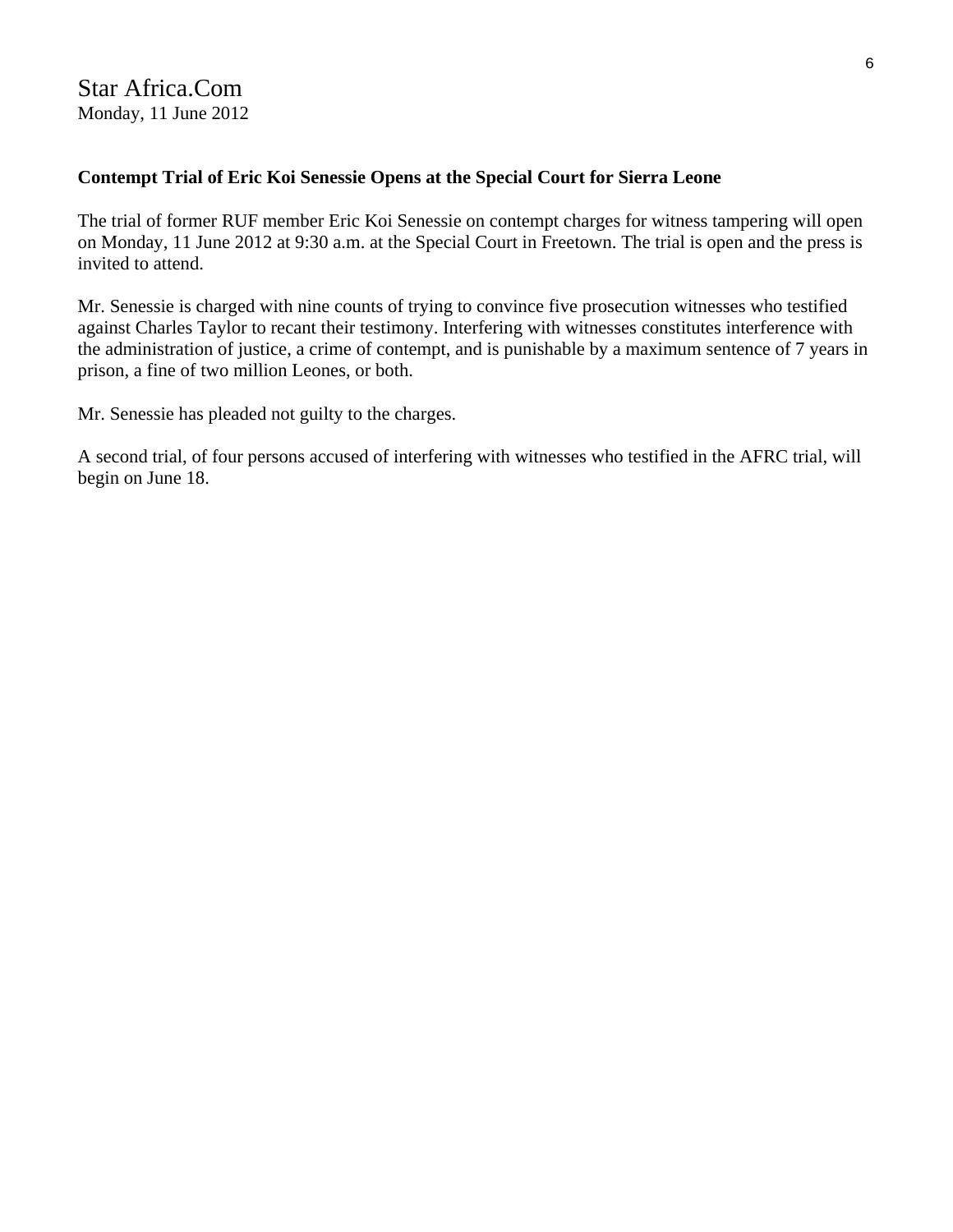#### The Post and Courier Monday, 11 June 2012

Editorial

#### **Partial justice in West Africa**

A United Nations court recently sentenced former Liberian President Charles Taylor, 64, to 50 years in prison for war crimes. Taylor led a reign of terror in his own country, but the conviction is for the support he gave to similar crimes in Sierra Leone, for which he was rewarded with payments in diamonds from mines seized by murderous rebels.

The conviction is welcome, but incomplete. Taylor was tried at the request of Sierra Leone, but his own nation has not charged him with the even more serious crimes committed under his direction in Liberia. His successor, Ellen Johnson Sirleaf, won the Nobel Peace Prize in 2011 for her efforts to improve women's lives and bring peace to Liberia, but she has been ambivalent about bringing charges against Taylor for his roles as a civil war faction leader and president. That's a shame. Related Content

Not so a U.S. federal court that in 2008 sentenced Taylor's son, known as Chuckie, to 97 years — almost twice the sentence meted out to his father — for torture committed in Liberia when he was the head of the nation's Anti-Terrorist Unit during his father's presidency, including abductions, rape, executions and recruitment of child soldiers. The younger Taylor, an American citizen, is currently serving his sentence in a federal prison.

Newsweek reports that Liberia's Truth and Reconciliation Commission has found that 250,000 people died in the country's two civil wars from 1989 to 2003, and has detailed sickening atrocities that left the survivors physically and emotionally mutilated.

President Sirleaf's failure to address crimes committed during the civil war during Taylor's presidency means that Liberia is failing to heal the wounds caused by those wars and atrocities, leaving a potential for future outbreaks of violence. Press interviews in Liberia have found many citizens who think Charles Taylor was unfairly treated by the special UN court in The Hague.

Taylor richly merits his punishment and more. His crimes were rightly described by the sentencing judge as "of the utmost gravity in … scale and brutality." They included aiding and abetting murder, rape, sexual slavery, pillage, the recruitment of child soldiers and disemboweling and amputation as forms of punishment.

Because Taylor did not directly participate in the crimes, Judge Richard Lussick turned down prosecutors' request for an 80-year sentence. But the former warlord who brought such grief to West Africa is nevertheless likely to die in a British prison.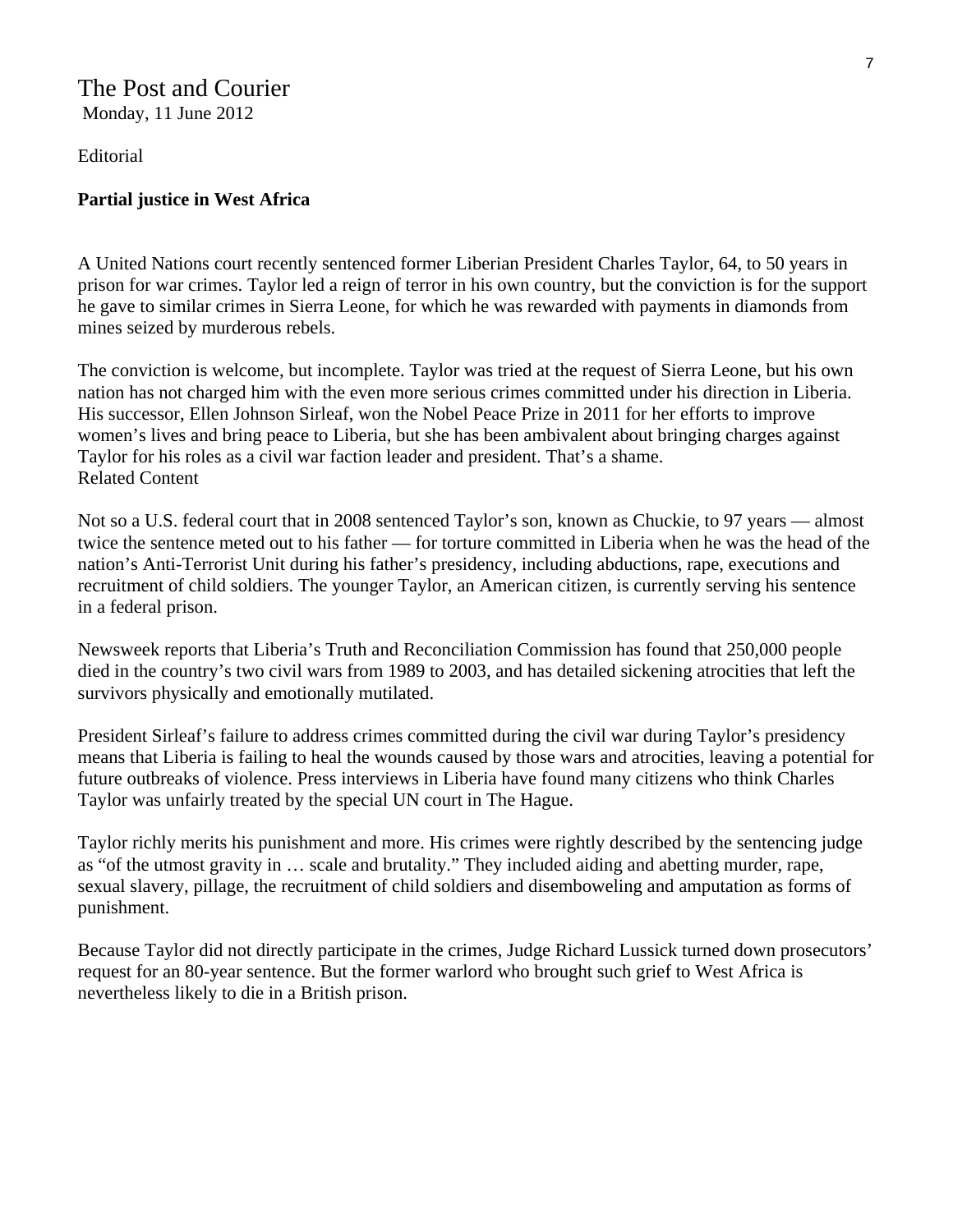The Inquirer Monday, 11 June 2012

#### **Taylor sentence draws attention to rape**

Charles Taylor

The sentencing of former Liberian President Charles Taylor to 50 years in prison for war crimes that included the mass rapes of up to 64,000 women in Sierra Leone is a great step forward in the effort to see that this particularly heinous form of torture becomes less common in countries ravaged by civil and ethnic strife.

Taylor was accused of providing arms and other support to a rebel group called the Revolutionary United Front in exchange for blood diamonds. The rebels' atrocities included not only rape, but amputations with machetes, some carried out by child soldiers, as well as the indiscriminate killing of thousands.

Though rape has been a weapon of war throughout history, the international community has only recently started comprehending its purposeful use during armed conflicts to torture, terrify, and destabilize opponents.

Only in 2008 did the United Nations classify rape as a tactic of war and a threat to international security. In the 1990s, Medecins Sans Frontieres documented the systematic rape of up to 50,000 women as a strategy toward ethnic cleansing during the Bosnian conflict between 1992 and 1995.

But even that atrocious number is lower than what is alleged to have occurred during Sierra Leone's civil war.

Because women are traditionally viewed as guardians of morals and values, impregnating women is seen as "a way of destroying the opposing community," Gita Sahgal, a spokeswoman for Amnesty International told the BBC in an interview.

In Syria now, troops supporting despotic President Bashar al-Assad are said to be raping little girls as well as young men to terrify rebels. The United Kingdom has offered to investigate the rape allegations in Syria. That's appropriate. Assad, too, should pay for what is done in his name.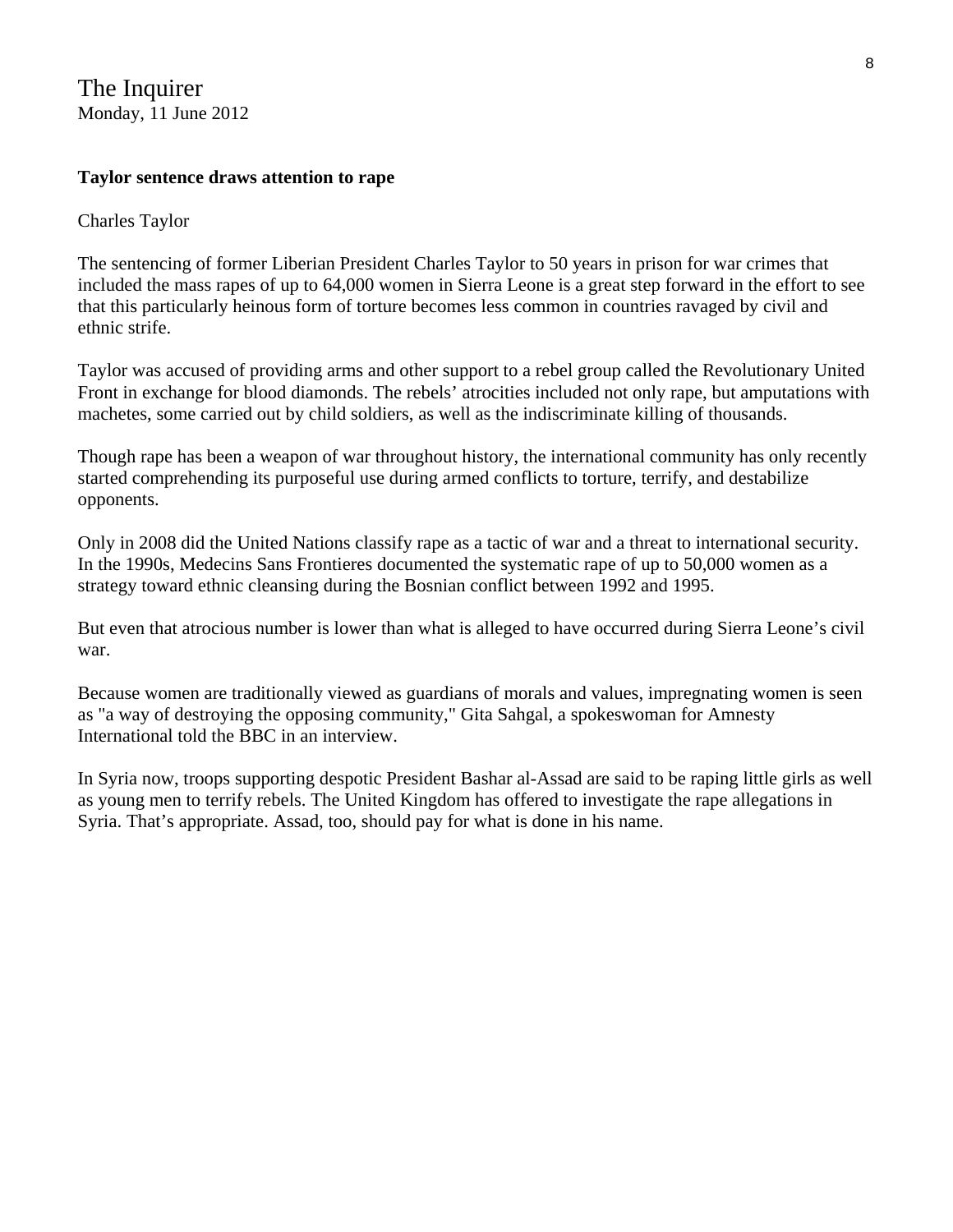## International Crisis Group

Tuesday, 12 June 2012

#### **Liberia: Time for Much-Delayed Reconciliation and Reform**

Africa Briefing N°88 12 Jun 2012

#### **OVERVIEW**

Despite marked improvements, numerous grievances that plunged Liberia into bloody wars from 1989 until President Charles Taylor left in August 2003 (originally for exile in Nigeria) remain evident: a polarised society and political system; corruption, nepotism and impunity; a dishevelled security sector; youth unemployment; and gaps and inconsistencies in the electoral law. The November 2011 election was the country's second successful post-war voting exercise but exposed its deep fault lines. The re-elected president, Ellen Johnson Sirleaf, needs to use her relatively weak mandate to focus on reconciling a divided nation.

Inflammatory comments by politicians and sporadic violence in the months leading up to that election showed that democracy remains fragile; after the vote, the main opposition party, the Congress for Democratic Change (CDC), threatened the peace, insisting it had been cheated. Historical enmities also persist, such as those between the residents of Nimba (north central) and of Grand Gedeh (east), home of former President Samuel Doe, over the reprisals Doe took against the former after his 1980 coup. Young people, some of whom fought in the successive conflicts, evidence growing resentment at the enrichment of former leaders in those conflicts and their own lack of economic opportunities.

Taylor's conviction on 26 April 2012 and sentencing on 30 May for war crimes and crimes against humanity in Sierra Leone's civil war raise questions about the fate of others like him in Liberia who have not been prosecuted, nationally or internationally. Some Liberians told Crisis Group they feel uneasy, even unsafe, knowing that those responsible for extreme violence during the civil war remain free. There is little prospect for implementation of the recommendations the Truth and Reconciliation Commission (TRC) made in its 2009 report, including to hold perpetrators to account. The government needs to clarify the relationship between the TRC and Johnson Sirleaf's national peace and reconciliation initiative, led by the women's rights activist, Leymah Gbowee, who shared the 2011 Nobel Peace Prize with the president.

Before the country votes again (in 2017), the electoral law must be revised so as to give the National Elections Commission (NEC) more power to regulate party financing and set stronger criteria for political party registration. The NEC's failure to penalise the use of state resources by the ruling Unity Party (UP) in the recent campaign reinforced opposition perceptions of bias.

The inability of the Liberian National Police (LNP) – built from scratch in 2004 – to control violent protests at CDC headquarters on 7 November did nothing to dispel increasingly negative feelings about their performance. They were heavily criticised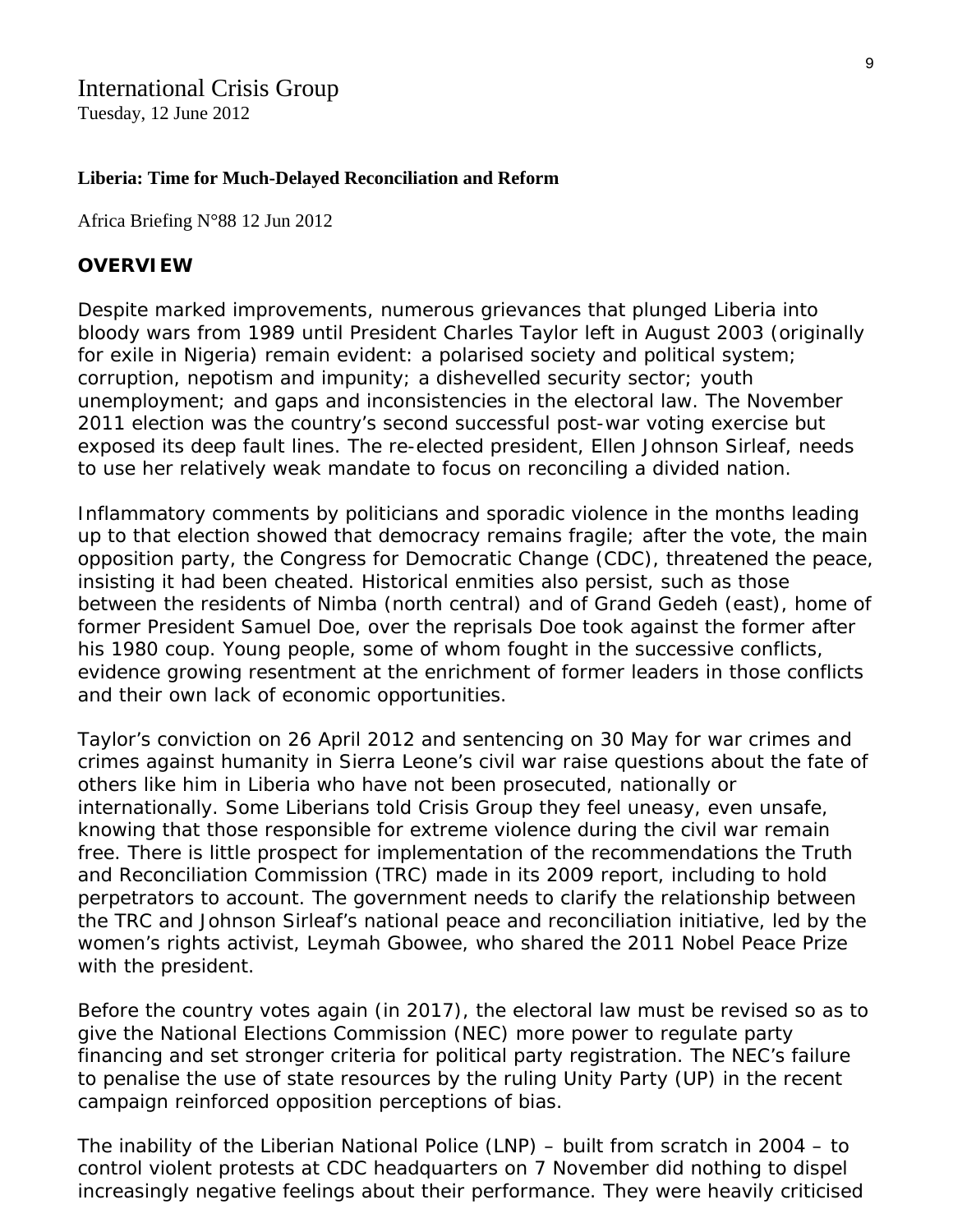by the Special Independent Commission of Inquiry set up by the president that month to look into the violence. The brutal response to what began as a peaceful protest calls into question the quality of the security sector reform. These concerns led the UN Secretary-General to recommend that while the military component of the UN Mission in Liberia (UNMIL) should be drawn down gradually between 2012 and 2015, the police component should be kept at strength and even reinforced in the same period. Stronger state security presence on both sides of Liberia's border with Côte d'Ivoire is imperative after a cross-border attack on 8 June in which seven UN peacekeepers died.

The president's 150-day action plan, announced on 28 February 2012, prioritises youth unemployment and reconciliation, both critical to sustainable recovery. But Crisis Group's wide-ranging 2011 recommendations aimed at peacebuilding and conflict-prevention challenges remain relevant. The government and NEC, as well as civil society and international partners, should focus on short- and medium-term priorities to address deep divisions in the country. In particular:

## *To bring about an effective process of national reconciliation*, *including appropriate accountability measures*

- the government should clarify the relationship between the TRC report, especially its recommendations, and the national peace and reconciliation initiative, so as to ensure full national participation and dialogue on the way forward;
- it should also publish the second report of the Special Independent Commission of Inquiry and adopt its recommendation to pass a law enabling prosecution of private and public persons and organisations that commit or incite hate crimes;
- civil society should encourage the national peace and reconciliation initiative to urge the government to lead a national dialogue on the TRC report and its recommendations, as well as to act on the important recommendations made by the Special Independent Commission of Inquiry; and
- civil society and donors should invest in building media capacity and professionalism, including by working with the Liberia Media Centre and the mass communications department of the University of Liberia to establish a training centre and by encouraging exchanges with countries that have more established media.

## *To strengthen national development equitably throughout the country*

- the government should fulfil the promise in the president's inaugural speech and reflected in the 150-day action plan to create sustainable economic opportunities for young people as a disincentive to violence and thuggery; and
- focus development efforts in neglected areas such as Westpoint (in the capital, Monrovia) and volatile areas such as Grand Gedeh near the border with Côte d'Ivoire.

## *To improve democratic processes and electoral oversight in accordance with best practice*

• the new legislature should debate and amend the elections law, aiming at extending and strengthening the NEC's powers to regulate political parties, including, inter alia, possible incorporation of criteria for parties such as internal democracy, financial transparency and significant representation in all regions; and introducing incentives to gradually strengthen parties'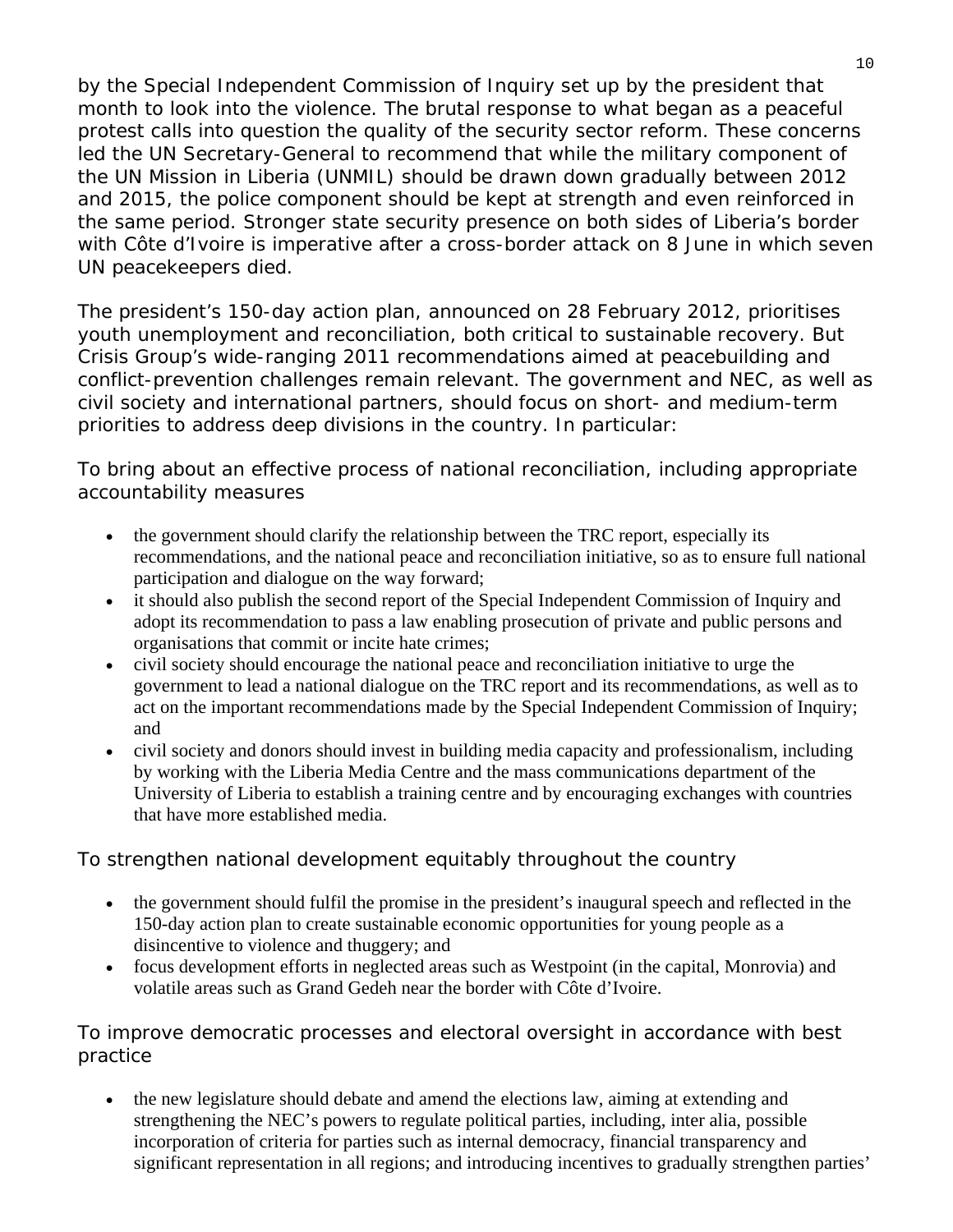legitimacy and capacity through the collection and distribution of monies from a special fund for party reform;

- the NEC should work with civil society organisations to address the shortcomings reported by local and international observers during the 2011 elections, especially inadequate voter education and polling staff unfamiliarity with counting and tallying procedures; and
- the government should consider creating an independent body like Ghana's National Commission for Civic Education, including civil society contributors.

#### *To make progress toward an accountable*, *professional law enforcement service*

• the government should urgently seek funding for further police training and material support for essential equipment, including from friendly governments and through budgetary allocations.

#### **Dakar/Brussels, 12 June 2012**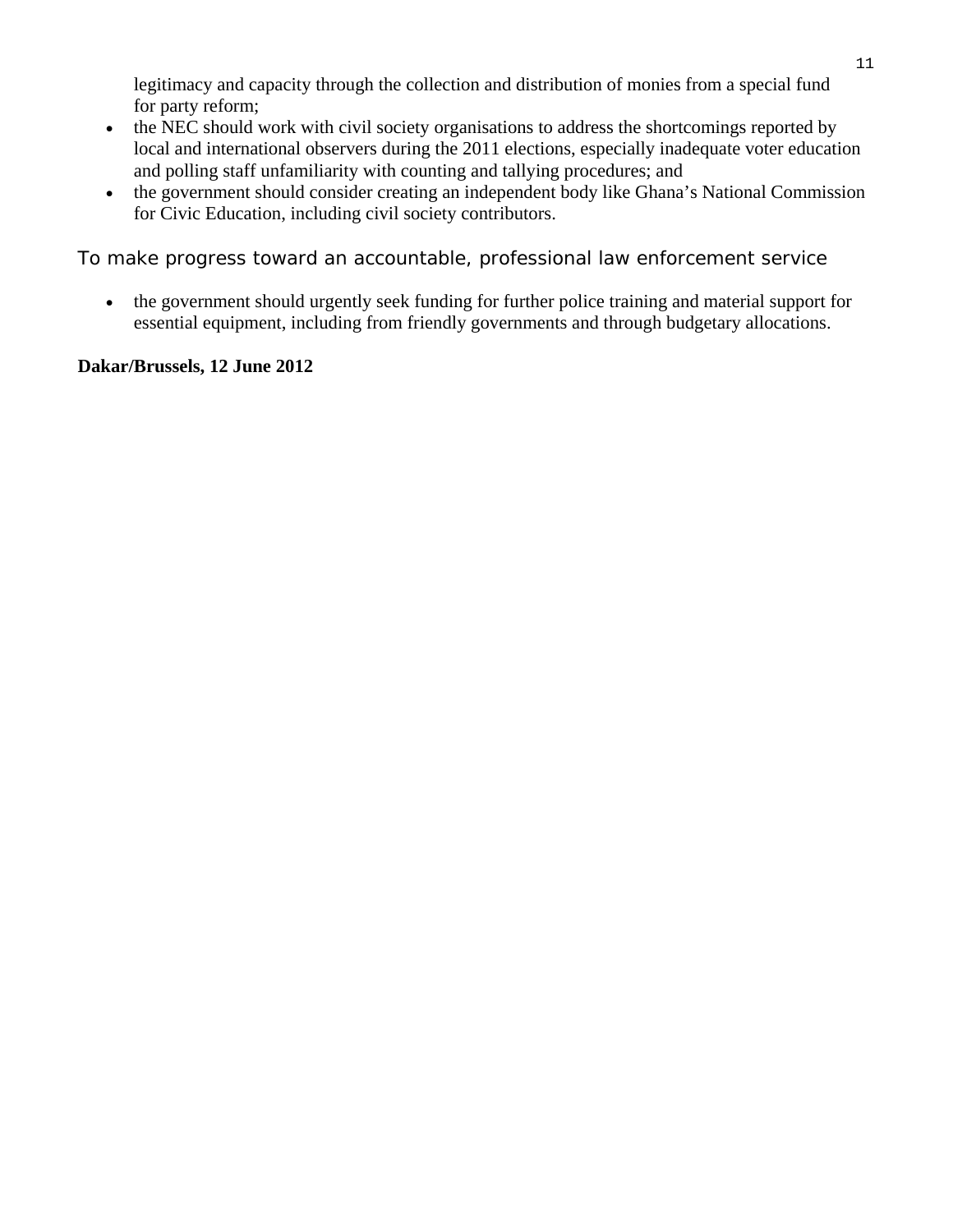## The Wall Street Journal

Monday, 11 June 2012

#### **The Absurd International Criminal Court**

After 10 years and hundreds of millions of dollars, it has completed precisely one trial.

#### By ERIC POSNER

Ten years ago, on July 1, 2002, the International Criminal Court (ICC) opened its doors. The treaty that created this new body gave it jurisdiction over genocide, crimes against humanity, and other international offenses committed anywhere in the world, by anyone against anyone. Supporters argued that it would put an end to impunity for dictators and their henchmen, and usher in a new era of international justice.

The court has been a failure. Although it has a staff of more than 700 and an annual budget in excess of \$100 million, the ICC has so far completed precisely one trial—that of Thomas Lubanga, a commander in the civil war in Congo. It took three years and ended with a conviction on March 14, 2012. The appeals have not begun. A few other trials are ongoing or set to begin.

Even by the low standards of international tribunals, this performance should raise an eyebrow. What went wrong?

As with any international organization, the court's ability to operate rests on the consent of states. One hundred and twenty-one nations have agreed to the treaty, a number that sounds impressive. But the 121 include few authoritarian countries that employ repression or conduct military operations. Mostly democracies with some semblance of the rule of law have joined. Since the ICC gains jurisdiction over a defendant only if domestic legal institutions fail to investigate international crimes in good faith, most member countries are those least likely to be subject to its jurisdiction.

Yet where the ICC has exercised its authority, its actions have been controversial. Uganda, the Democratic Republic of Congo and the Central African Republic have asked the court to investigate crimes committed by various rebel groups. In all these cases, the court has been careful not to offend governments willing to cooperate with it—but the upshot has been that it has pursued rebels only and not government officials who might be responsible for atrocities committed by the military.

Even when the court has acted with more independence, it has caused more harm than good. The court's involvement in Uganda's civil war in 2004 may well have helped persuade rebels to temporarily lay down their arms. But the refusal to withdraw its indictments has so far interfered with attempts to make peace with the rebels, who demand amnesty.

The ICC has also intervened in Kenya, on its own initiative, in the wake of violence that accompanied elections in 2007. Criminal investigations of top-level Kenyan politicians, conducted at a snail's pace, have inflamed tensions in that country but without producing a resolution.

The ICC indictment of Sudanese President Omar al-Bashir in 2009 did nothing to bring peace to that country. Other African countries continue to welcome him to their capitals in violation of their treaty obligations.

The court also indicted Moammar Gadhafi, whom Libyan forces murdered, and his son Saif Gadhafi, who is being held by one of the many rebel factions in that unhappy country. An impasse has arisen because